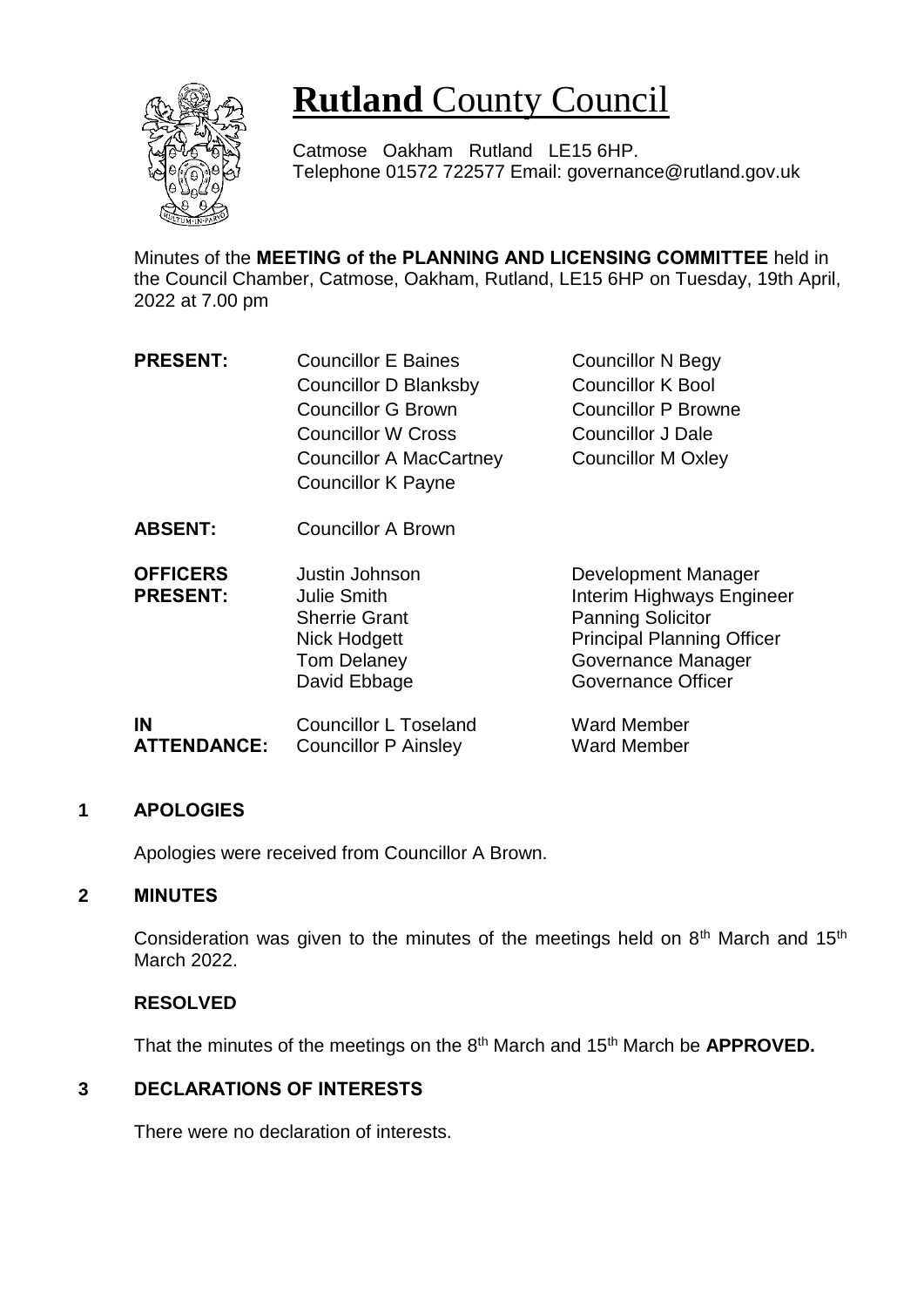# **4 PETITIONS, DEPUTATIONS AND QUESTIONS**

In accordance with the Planning and Licensing Committee Public Speaking Scheme, the following deputations were received:

In relation to Item 5 – Planning Applications, application 2021/1124/MAO, Sammy Munton would be speaking as a member of the public opposed to the recommendation, Councillor Jane Ellis would be speaking on behalf on Braunston-in-Rutland Parish Council, Councillor Leah Toseland and Councillor Paul Ainsley would be speaking as the Ward Members, and Andrew Gore and Alistair Weir would be speaking as the agent.

# **5 PLANNING APPLICATIONS**

Report No. 78/2022 was received from the Strategic Director of Places.

Item 1 – 2021/1124/MAO - Land North of Braunston Road, Oakham Outline application for the development of up to 100 no. dwellings including up to 30% affordable housing, open space, green infrastructure, children's play area and SuDS. All matters reserved except access.

(Parish: Oakham; Ward: Oakham North West)

Nick Hodgett, Principal Planning Officer, addressed the Committee and gave an executive summary of the application additional information set out in the addendum, recommending approval subject to the conditions set out in the report and addendum.

Prior to the debate the Committee received deputations from Sammy Munton as member of the public, Jane Ellis as a Parish Councillor of Braunston-In-Rutland, Councillor L Toseland and Councillor P Ainsley as the Ward Members and Andrew Gore and Alistair Weir as the agents. The Committee also had the opportunity to ask questions of these speakers.

In response to the questions asked by Members to the agent, the following points were made: -

- The sustainability of the proposed site was queried. The developer referred to several amenities and services that were within walking distance such as the nearest shop, bus stop which provides an hourly service throughout Oakham and made point that the site is situated on the edge of Oakham where more amenities are available.
- Flooding risks was mentioned by several Committee Members, the report indicated there was no record of flooding in the area and the site is outside of the known flooding area. It was pointed out that the flood risk test is nil detriment. A flood risk cannot be caused and then a development be accepted. The service water would drain off the site as green field run off rates, of which would improve how the water gets intercepted. The rates were referred to in the planning officers' presentation. The agent stated that no detrimental impact of flooding would take place because of the development being approved.
- Any development that gets approved, a detailed drainage assessment/strategy gets carried out. Any further work that would be required regarding increasing the capacity would need to be provided by the developer.
- A travel plan was submitted within the application to encourage sustainable transport movements. Any new development does put pressure on the transport network, to refuse the development on highway impact must be severe to warrant a refusal.
- A response to a question around capacity of sewage works, Anglian Water had sufficient capabilities to deal with the extra pressure. The current system could meet the additional demands placed on it for this development.
- The confidence on being able to deliver affordable houses with current building materials on the increase in the current climate was raised. The new properties would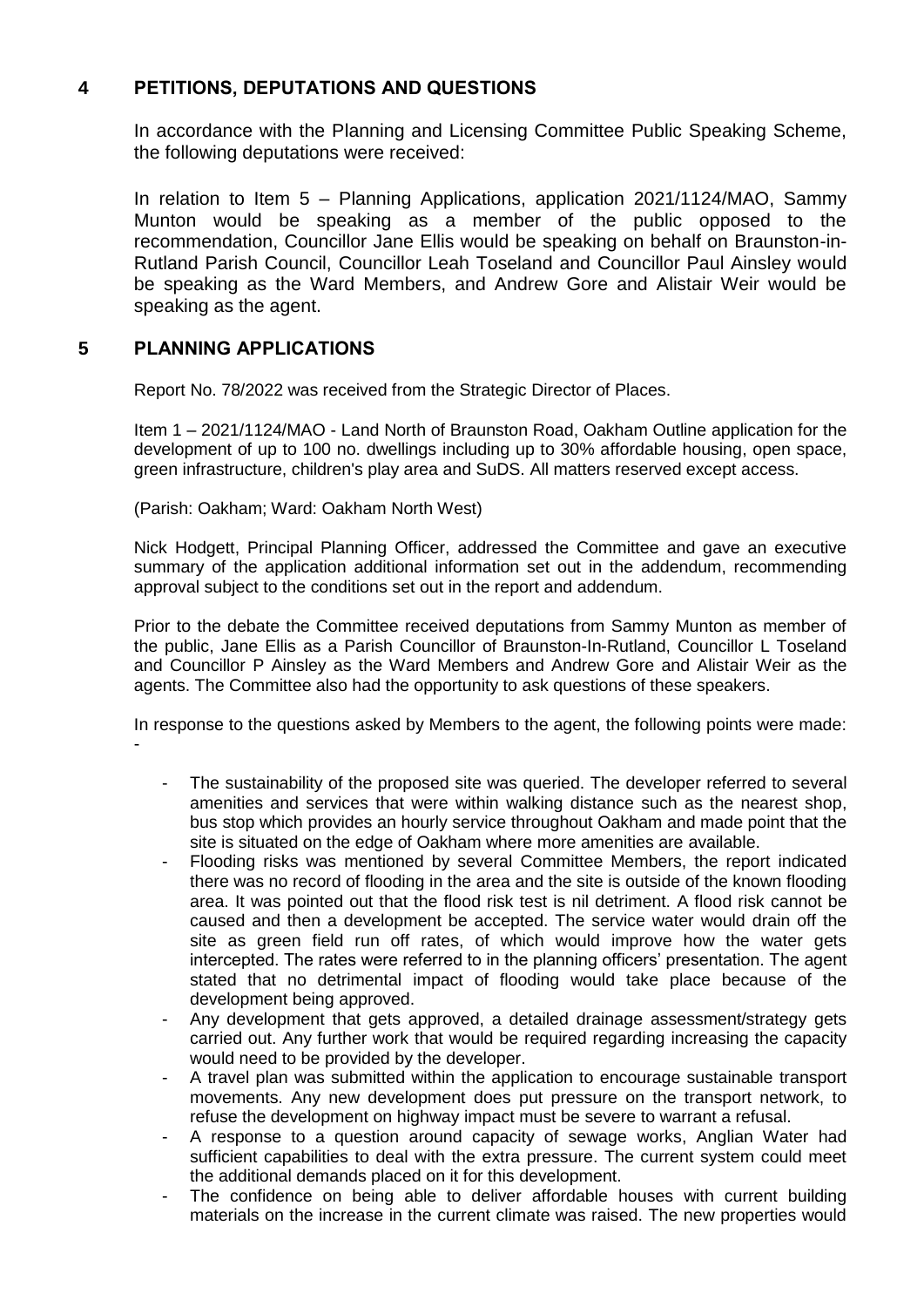be set at the market value, any additional increase to the cost of the house would reduce the residual land value, would not affect the individual house, would decrease the land value.

The only obligation as the developer for issues around the education sector is to contribute financially to the CIL charges that go towards creating capacity within education sector.

The Chairman opened the debate up to Members where the following points were made:

Members agreed that the proposed development was outside the plans for permitted development and in open countryside.

It was also felt that the lack of infrastructure within the area would not be able to deal with the added pressures of this development being approved. The health and education sectors would not benefit from the extra volume that would be added upon them and this would also affect the local neighbourhood not being able to access these services.

Members raised concerns over the impacts to the highway's infrastructure, in particular the junction of West Road and Cold Overton Road. The highways officer explained to Members that junctions are assessed and a value is added to them. It is measured by Ratio of Flow to Capacity (RFC) to the value of 1. The junction at West Road and Cold Overton Road was measured at 0.62 out of 1, this included the development traffic added and the proposed development time of 2026. The assessment had determined that there was capacity. If a junction was at capacity, then the developer would have to put forward an improvement scheme to see how they would improve that capacity.

Several Members bought up the issue of potential flooding on the proposed development. The proposed site was a low surface flood risk area. The planning officer explained to Members that the surface water drainage system would improve matters where residents had complained previously of surface water running off the field into adjacent properties in relation to a previous planning application south of Braunston Road. With the proposed development, the water can be intercepted and then discharged at lower rate to the water cause. The surface water would discharge at greenfield rate to existing water courses 4.3l/s.

---o0o---

At 9:26pm the Chair proposed that an extension of 15 minutes be taken, and this was unanimously approved by the Committee.

---o0o---

Discussions were had around the weight that could be given to the emerging Oakham Neighbourhood Plan. The planning officer advised Members that Paragraph 11d of the National Planning Policy Framework would still be engaged as the Council does not have a 5 year housing supply and the Oakham and Barleythorpe Neighbourhood Plan did not allocate any land for housing within it. The weight to be given to the Oakham and Barleythorpe Neighbourhood Plan was considered low, therefore the local plan policy remains which is out of date which resulted in paragraph 11d still being engaged.

#### ---o0o---

At 9:42pm the Chair proposed that an extension of 15 minutes be taken, and this was unanimously approved by the Committee.

---o0o---

It was moved by Councillor M Oxley that the application be refused on the grounds of the environmental landscape impact of the development and with it being outside of planned limits to development and in the open countryside. The impact the development would have on the general character of the neighbourhood and secondly the impact on residential wellbeing and quality of life due to the lack of infrastructure around health, leisure, and schools. This was seconded and upon being put to a vote, with 9 votes in favour and 2 against, the motion was carried.